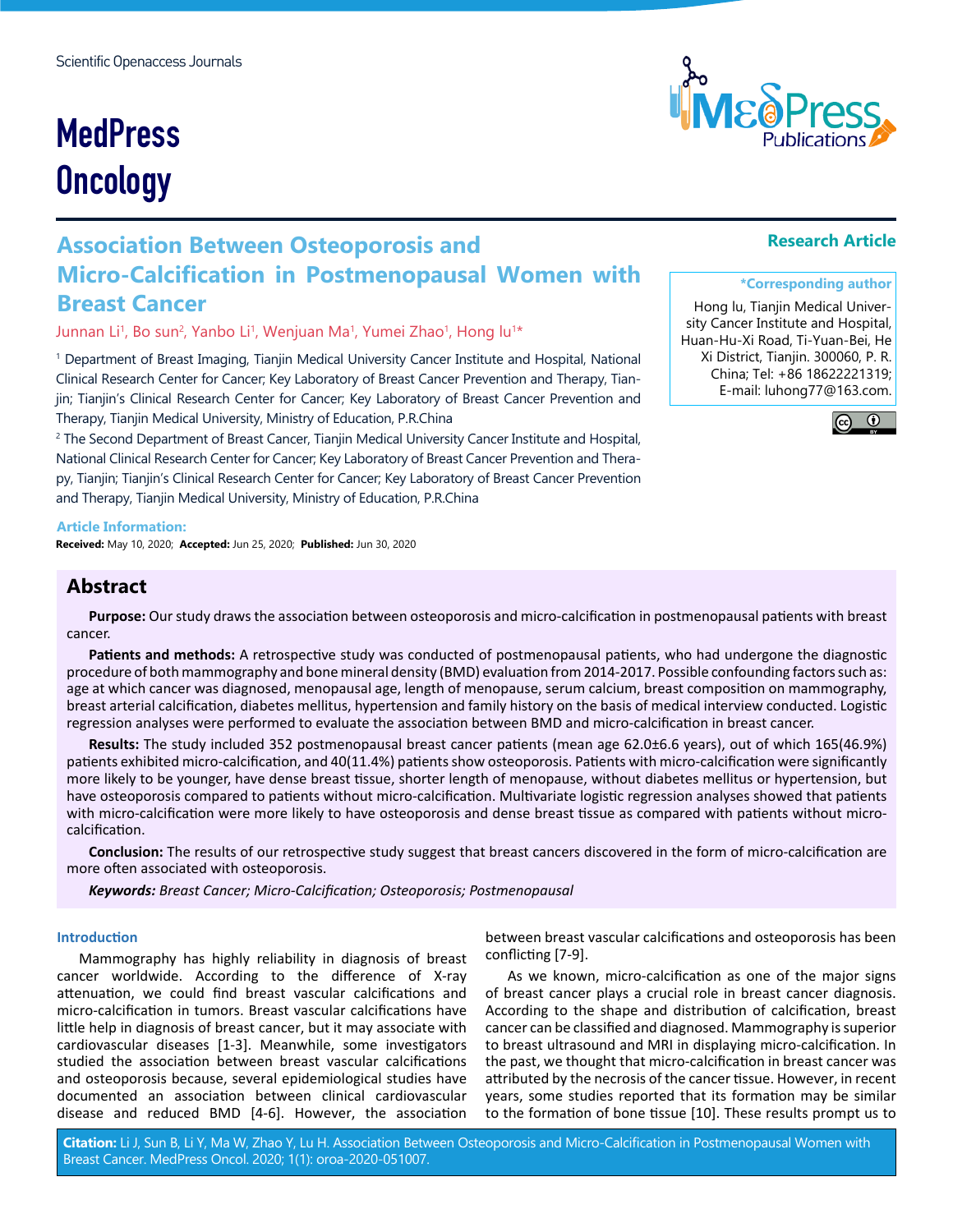speculate the association between micro-calcification in lesions and osteoporosis. On the other side, assessment of BMD is a very important part of postmenopausal breast cancer, especially for those pursuing endocrine therapy. Therefore, if our data allow us to conclude that micro-calcification in lesions detected on mammograms are adequate for identifying postmenopausal breast cancer patients with osteoporosis, it is of great importance for the assessment of BMD by micro-calcification in clinical applications.

To our knowledge, there are no published studies that have explored the association between micro-calcification in lesions and osteoporosis among postmenopausal breast cancer patients. The primary purpose of our study was to determine whether there is an association between the presence of micro-calcification in lesions on mammography and reduced BMD.

#### **Subjects and Methods**

#### **Study subjects**

This retrospective study was conducted at Tianjin Medical University Cancer Institute and Hospital. The study cohort consisted of 352 postmenopausal women with breast cancer who underwent routine mammography before surgery from January 2014 to December 2017 and who also had been referred for Dual-Energy X-Ray Absorptiometry (DXA) scan before endocrine therapy. Subjects were excluded if they were not yet menopausal or patients with negative hormone receptors or had bone metastasis before BMD examination. Possible confounding factors such as: age at which cancer was diagnosed, menopausal age, length of menopause, serum calcium, breast composition on mammography, breast arterial calcification, diabetes mellitus, hypertension and family history on the basis of medical interview conducted.

#### **BMD and micro-calcification in lesions measurements**

Mammography was obtained in two standard projections, craniocaudal and mediolateral oblique, for each breast. Two radiologists, blinded to the subject's clinical data, reviewed each mammogram for the presence of micro-calcification of the lesions. According to the Breast Imaging Reporting and Data System (BI-RADS) developed by The American College of Radiology (ACR), breast compositions were classified as follows: a. almost entirely fatty; b. scattered areas of fibro-glandular density; c. heterogeneously dense; d. extremely dense

Bone density was measured in accordance with established osteoporosis screening guidelines of World Health Organization. Dual-energy x-ray absorption-metric scans were classified as: normal (T score  $\geq 1.0$  SD), osteopenia (T score -1.0 to -2.5 SD), and osteoporosis (T score  $\leq$  2.5 SD).

#### **Statistical analysis**

The data were stratified by the presence of micro-calcification. Comparisons were made using the  $\chi^2$  test for categorical data and the Student's t test for continuous data.

Univariate and multivariate logistics analysis were employed to determine whether low BMD independently connects microcalcification in lesions. Statistical significance was set at P < 0.05, and data were analyzed using SPSS version 19.0.

#### **Results**

Table 1 shows characteristics of the study cohort. The mean

age of the women was 62.0±6.6 years old, and mean length of post-menopause was 11.7±7.0 years. Because of cardiomyopathy or lung and liver metastasis, 3(0.9%) of 352 cases were not treated by operation. 37(10.5%) of 352 cases were operated after neoadjuvant chemotherapy. And 312(88.6%) of 352 cases were treated by operation first. Among 312 cases, there were 16(5.1%) cases with in situ carcinoma and 296(94.5%) cases with invasive carcinoma. Lymph node metastasis was found in 94(30.1%) cases. At last, 291 case of invasive carcinoma were treated with adjuvant chemotherapy after operation.

**Table 1:** Characteristics of the study population. Data are given as mean ± standard deviation or frequency (%).

| <b>Risk Factor</b>                               | Mean±SD or n (%) |  |
|--------------------------------------------------|------------------|--|
| Age at diagnosis (years)                         | $62.0 \pm 6.6$   |  |
| Age at menopause (years)                         | $50.3 \pm 3.4$   |  |
| Length of post-menopause (years)                 | $11.7 + 7.0$     |  |
| Serum Calcium (mmol/L)                           | 2.35±0.10        |  |
| Micro-calcification in breast cancer<br>positive | 165(46.9%)       |  |
| <b>Breast Composition</b>                        |                  |  |
| a or b                                           | 182(51.7%)       |  |
| c or d                                           | 170(48.3%)       |  |
| Breast arterial calcification positive           | 86(24.4%)        |  |
| <b>Bone Mineral Density</b>                      |                  |  |
| Normal/Osteopenia                                | 312(88.6%)       |  |
| Osteoporosis                                     | 40(11.4%)        |  |
| Diabetes mellitus                                | 56(15.9%)        |  |
| Hypertension                                     | 136(38.6%)       |  |
| <b>Family history</b>                            | 122(34.7%)       |  |

**Table 2:** Comparison between the groups with and without microcalcifications in lesions in terms of clinical parameters.

|                                      | <b>Without Micro-Calcification</b> | <b>With Micro-Calcification</b> | Value  | t/p                  |
|--------------------------------------|------------------------------------|---------------------------------|--------|----------------------|
| Age at diagnosis (years)             | $63.2 \pm 6.5$                     | $60.7 + 6.4$                    | 3.599  | $0.000*$             |
| Age at menopause(years)              | $50.3{\pm}3.5$                     | $50.3 \pm 3.3$                  | 0.116  | 0.907                |
| Length of post-menopause (years)     | $12.8 + 7.0$                       | $10.4 + 6.9$                    | 3.289  | $0.001$ <sup>*</sup> |
| Serum Calcium(mmol/L)                | 2.36±0.11                          | $2.34 \pm 0.10$                 | 0.763  | 0.446                |
| <b>Breast Composition</b>            |                                    |                                 |        |                      |
| a or b                               | 113(60.4%)                         | 69(41.8%)                       | 12.157 | $0.000*$             |
| c or d                               | 74(39.6%)                          | 96(58.2%)                       |        |                      |
| <b>Breast Arterial Calcification</b> |                                    |                                 |        |                      |
| negative                             | 137(73.3%)                         | 129(78.2%)                      | 1.149  | 0.284                |
| positive                             | 50(26.7%)                          | 36(21.8%)                       |        |                      |
| <b>Bone Mineral Density</b>          |                                    |                                 |        |                      |
| Normal/Osteopenia                    | 172(92.0%)                         | 140(84.8%)                      | 4.424  | $0.035$ <sup>*</sup> |
| Osteoporosis                         | 15(8.0%)                           | 25(15.2%)                       |        |                      |
| <b>Diabetes Mellitus</b>             |                                    |                                 |        |                      |
| no                                   | 149(79.7%)                         | 147(89.1%)                      | 5.804  | 0.016"               |
| ves                                  | 38(20.3%)                          | 18(10.9%)                       |        |                      |
| Hypertension                         |                                    |                                 |        |                      |
| no                                   | 102(54.5%)                         | 114(69.1%)                      | 7.822  | 0.005"               |
| ves                                  | 85(45.5%)                          | 51(30.9%)                       |        |                      |
| <b>Family History</b>                |                                    |                                 |        |                      |
| no                                   | 121(64.7%)                         | 109(66.1%)                      | 0.071  | 0.79                 |
| yes                                  | 66(35.3%)                          | 56(33.9%)                       |        |                      |

Of all patients, about 165(46.9%) cases have micro-calcification in lesion, including 8 cases with in situ carcinoma and 157 cases with invasive carcinoma. In addition, 40(11.4%) cases present osteoporosis.

Table 2 shows the comparison between the group with microcalcification and that without micro-calcification in terms of some clinical parameters. Statistically significant differences between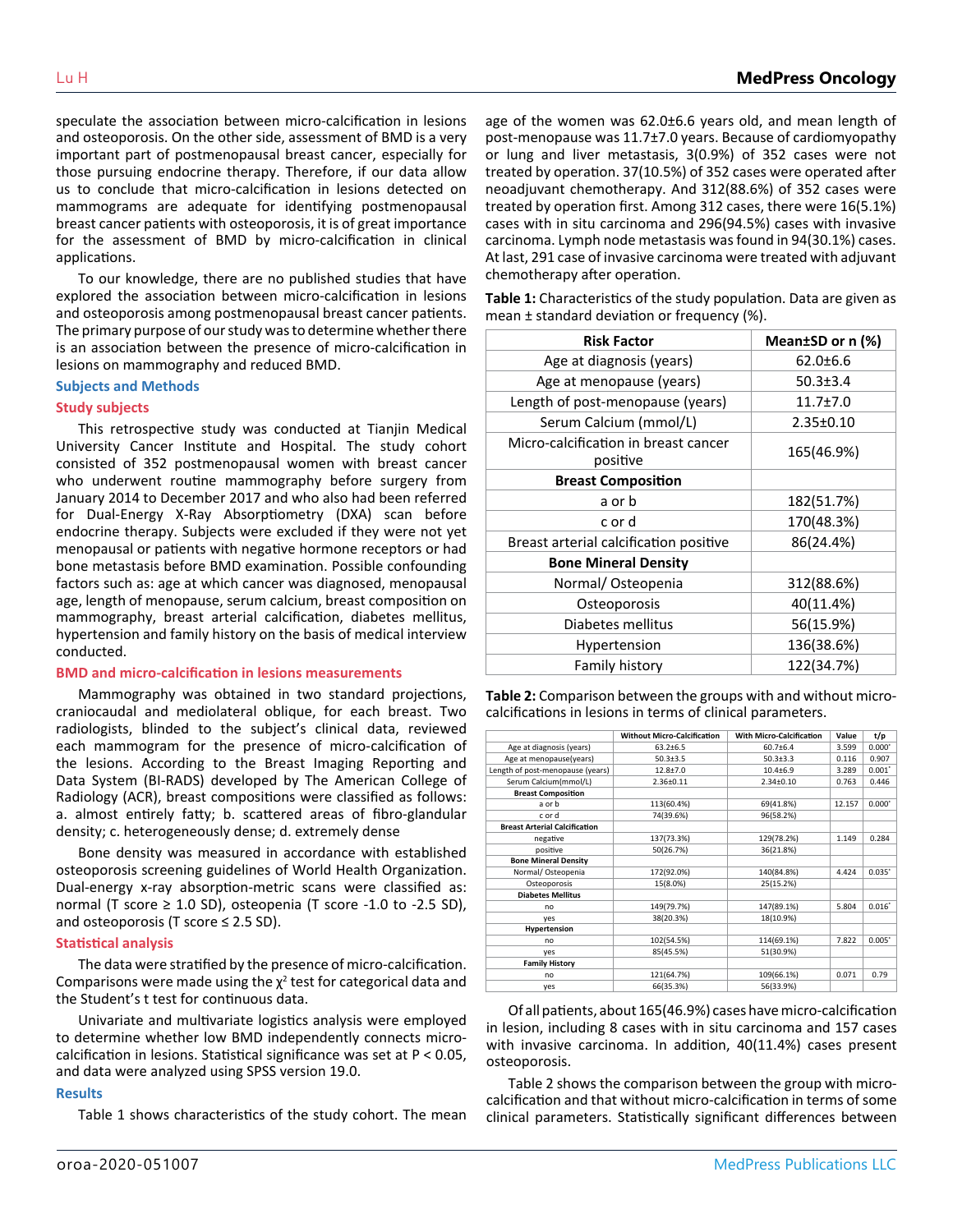the two groups were found for the following variables: age, length of post-menopause, breast composition, bone mineral density, diabetes mellitus and hypertension (p < 0.05).

Logistic regression analysis revealed that only breast composition on mammography and BMD exhibited a statistically significance. Table 3 shows the details of this result.

**Table 3:** Multivariate adjusted Odds Ratios (OR) and 95% Confidence Intervals (CI) for predictors of micro-calcification.

|                                     | OR (95% CI)            | р        |
|-------------------------------------|------------------------|----------|
| Hypertension                        | 0.765(0.473-1.238)     | 0.275    |
| Diabetes mellitus                   | $0.642(0.340-1.212)$   | 0.171    |
| Age at diagnosis (years)            | $0.964(0.899 - 1.035)$ | 0.314    |
| Length of post-menopause<br>(years) | 0.989(0.927-1.056)     | 0.741    |
| <b>Breast composition</b>           | 1.834(1.167-2.882)     | $0.009*$ |
| Bone mineral density                | 2.412(1.175-4.953)     | $0.016*$ |

( ✱ p<0.05)

#### **Discussion**

Breast cancers in old patients often had a more favorable prognosis than cancers in younger patients [11], but they were more likely to combine with systemic diseases. Osteoporosis is a very common disease all over the world, in which a reduction in bone density can lead to an increased risk of fractures. Osteoporosis is also associated with acute and chronic pain, which can significantly reduce the quality of life [12]. Especially in postmenopausal breast cancer, we should pay more attention on BMD. Because of the high positive rate of hormone receptor in postmenopausal breast cancer [11], endocrine therapy is not only an important or even the only treatment for patients who cannot tolerate chemotherapy or surgery, but also an important part of adjuvant therapy after surgery. Aromatase inhibitors are preferred for endocrine therapy in postmenopausal patients. However, one of the biggest side effects of aromatase inhibitors is bone loss. In addition, the decrease of hormone level in elderly women also leads to the loss of bone mass. As a result, postmenopausal breast cancer patients who treated with aromatase inhibitor are more likely to have osteoporosis.

With the spread of breast cancer screening, mammography as the classic screening method provides more information than the diagnosis of breast cancer. Several investigations showed that breast vascular calcification was associated with an increased risk of cardiovascular disease event [1,2]. Osteoporosis, the same as breast vascular calcification, was found to be an independent predictor of future cardiovascular outcomes in postmenopausal women [13]. It sparked the interest in conducting studies with the purpose of exploring the association between the presence of breast vascular calcification on routine mammography and reduce BMD. However, those studies have yielded conflicting results [7-9].

Micro-calcification in breast cancer is also regularly observed at mammography. Indeed, about 50% of non-palpable breast cancers are detected by mammography exclusively through the study of micro-calcification [14]. What is more, it is reported that 90% of ductal carcinoma in situ has micro-calcification on mammography [15,16]. Some studies investigated the properties of breast cancer microenvironment, and they found that bone-related proteins (such as BMP-2, OPN, and osteonectin) in breast cancer may be involved in the formation of micro-calcification. Breast cancer cells close to micro-calcifications expressed higher levels of bone mineralization markers, and these lesions were characterized by the presence of breast-osteoblast-like cells [17,18]. These data suggest that the micro-calcification on mammogram may be an informative way to identify women at BMD. Based on it, we conducted a retrospective study of 352 postmenopausal breast cancer patients, who had both mammography before surgery and BMD evaluation before endocrine therapy, to investigate the association of micro-calcification positive rate in breast lesions with osteoporosis.

We found that patients with micro-calcification were significantly more likely to be younger, have dense breast tissue, shorter length of menopause, without diabetes mellitus or hypertension, but have osteoporosis compared to patients without micro-calcification. Specifically, we have documented an independent association between micro-calcification and osteoporosis, a relationship that remained significant after adjustment for potential confounders. Our results are consistent with previous studies investigating the association between osteoporosis and vascular or valvular calcification [5,19,20]. In 1966, Bernstein revealed that there may be some associations between osteoporosis and abdominal aortic calcification [21]. The first longitudinal data from the Framingham Study showed that women with the greatest of bone loss had the highest incidence of aortic calcification over a 25-yr follow-up [5].

There are several potential limitations of this study. First, the study sample size was small and this was a single-center study. Second, subjects were selected in a retrospective manner from breast cancer patients, so some important factors for osteoporosis diagnosis could not be collected, such as vitamin D deficiency. Finally, patient's BMD was measured only before endocrine therapy, because universal screening for osteoporosis in women under the age of 65 years is not recommended unless certain risk factors were present [7].

In summary, our study showed an independent association between micro-calcification and osteoporosis. And the link between micro-calcification and osteoporosis may lead to the early identification of subjects at higher risk for osteoporosis, especially for postmenopausal breast cancer patients pursuing endocrine therapy. However, more clinical studies are needed to further clarify the pathophysiological correlation between microcalcification and osteoporosis.

#### **Conflict of Interest**

The authors declare no conflict of interest.

#### **Acknowledgment**

This work was supported by NFSC (81801781). We thank Qiang Guan for help in bone density detection.

#### **References**

- 1. [Hendriks EJ, de Jong PA, van der Graaf Y, Mali WP, van der](https://www.atherosclerosis-journal.com/article/S0021-9150(14)01657-8/abstract) [Schouw YT, Beulens JW. Breast arterial calcifications: A](https://www.atherosclerosis-journal.com/article/S0021-9150(14)01657-8/abstract) [systematic review and meta-analysis of their determinants](https://www.atherosclerosis-journal.com/article/S0021-9150(14)01657-8/abstract)  [and their association with cardiovascular events.](https://www.atherosclerosis-journal.com/article/S0021-9150(14)01657-8/abstract) [Atherosclerosis. 2015; 239\(1\):11-20.](https://www.atherosclerosis-journal.com/article/S0021-9150(14)01657-8/abstract)
- 2. [Kemmeren JM, Beijerinck D, van Noord PA, Banga JD,](https://pubmed.ncbi.nlm.nih.gov/8816524/) [Deurenberg JJ, Pameijer FA, et al. Breast arterial calcifications:](https://pubmed.ncbi.nlm.nih.gov/8816524/)